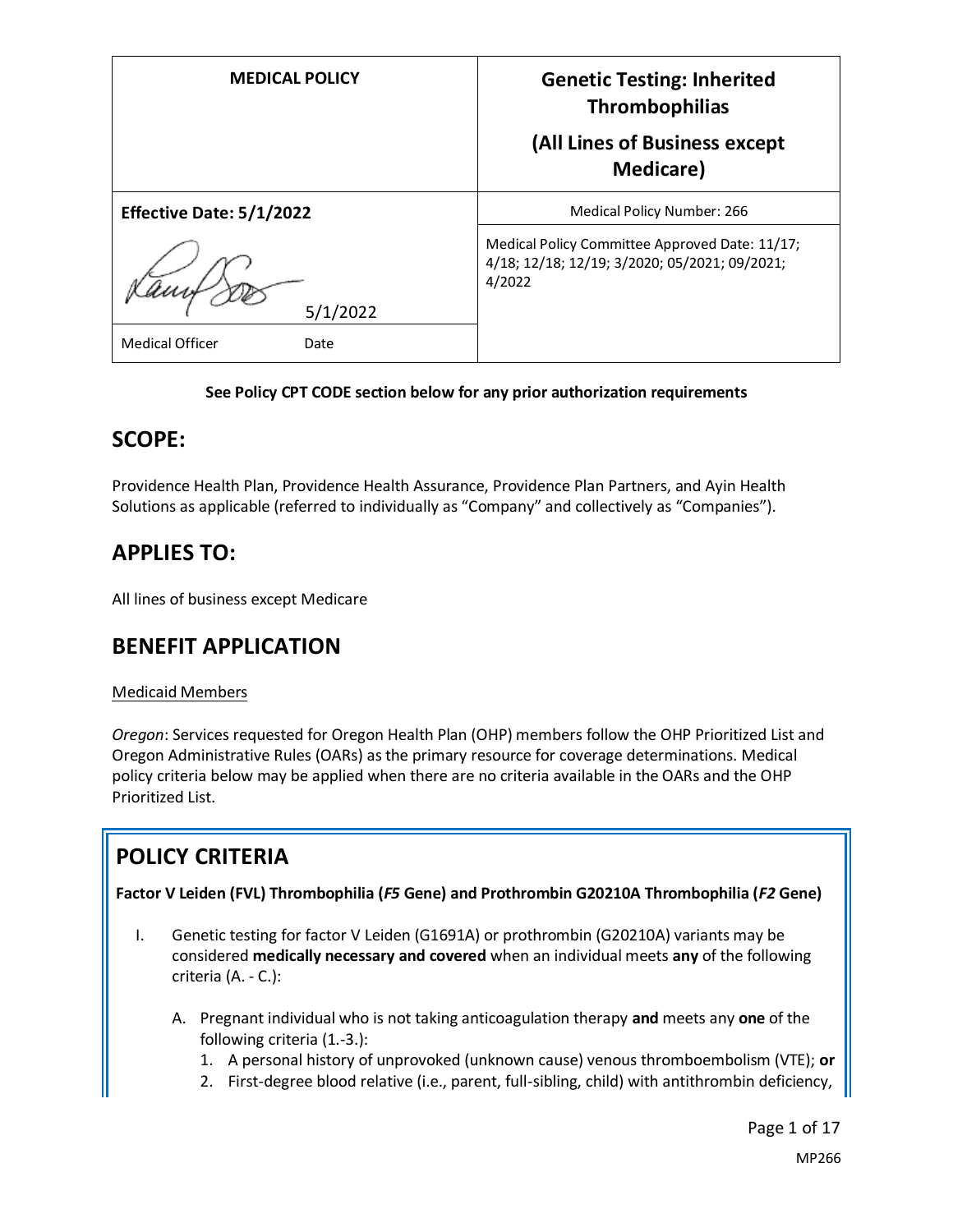### **(All Lines of Business except Medicare)**

double heterozygosity or homozygosity for FVL or prothrombin G20210A; **or**

- 3. First-degree blood relative (i.e., parent, full-sibling, child) with venous thromboembolism (VTE) before age 50 years; **or**
- B. Non-pregnant individual under the age of 50 years presenting with an unprovoked VTE. An unprovoked VTE is a VTE in the absence of strong risk factors (e.g., major trauma, major surgery, immobility, or major illness).
- C. Non-pregnant individual of any age with one of the following  $(1. -3.):$ 
	- 1. Currently presenting with a VTE (second event) **and** also has a personal history of a prior VTE (first event – treated or untreated); **or**
	- 2. Currently presenting with a VTE (first event) **and** also has a first-degree blood relative (i.e., parent, full-sibling, child) with a history of recurrent VTE (two or more VTE); **or**
	- 3. Personal history of two or more VTEs.

II. Genetic testing for factor V Leiden (G1691A) or prothrombin (G20210A) variants is considered **not medically necessary and not covered** for individuals in the following populations:

- A. Asymptomatic, non-pregnant, adult with or without a family history of VTE or high-risk thrombophilia.
- B. General population screening.
- C. Testing in an asymptomatic newborn or child.
- D. Active malignancy.
- E. Heparin-induced thrombocytopenia with thrombosis.
- F. Inflammatory bowel disease.
- G. Retinal vein thrombosis including that in the setting of preeclampsia.
- H. Testing due to adverse pregnancy outcomes including but not limited to recurrent fetal loss, placental abruption, fetal growth restriction, or preeclampsia.
- III. Genetic testing for factor V Leiden (G1691A) or prothrombin (G20210A) variants is considered **investigational and not covered** for any other scenario not listed in criterion I or II, including but not limited to the following:
	- A. When testing for other genetic variants in the genes encoding factor V and prothrombin (e.g., the HR2 allele).
	- B. Preimplantation genetic testing.
	- C. Prenatal testing or routine testing during pregnancy.

### **Other Genes**

IV. Genetic testing of all other genes to diagnose inherited thrombophilia, including but not limited to variants in the *MTHFR* gene, is considered **investigational and is not covered**. This includes but is not limited the following panels: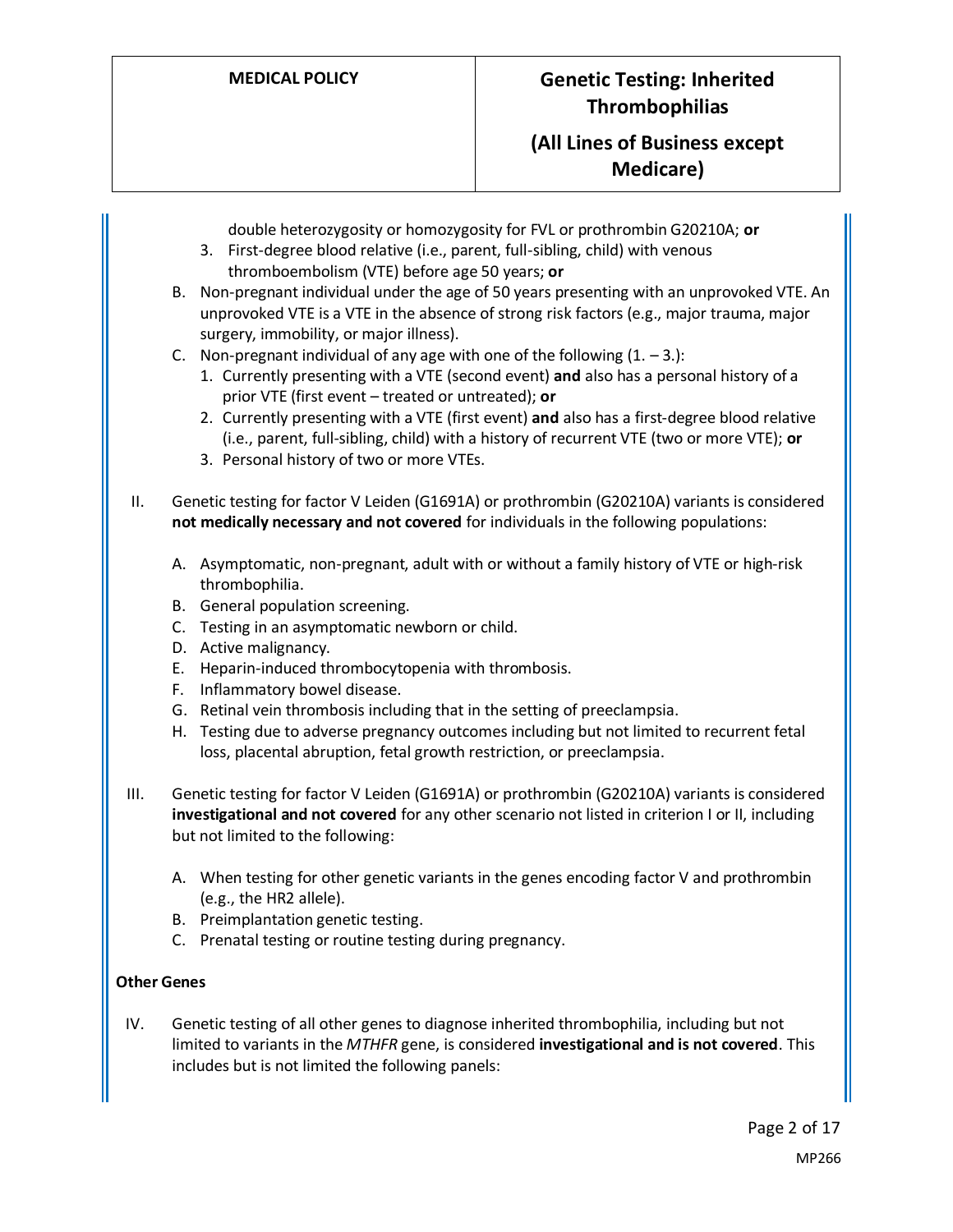### **(All Lines of Business except Medicare)**

A. Versiti™ Thrombosis Panel (Versiti™ Diagnostic Laboratories)

Link to [Policy Summary](#page-12-0)

### **CPT CODES**

| <b>All Lines of Business Except Medicare</b> |                                                                                                                                                                                                                                                                                                                                                                 |  |
|----------------------------------------------|-----------------------------------------------------------------------------------------------------------------------------------------------------------------------------------------------------------------------------------------------------------------------------------------------------------------------------------------------------------------|--|
| <b>Prior Authorization Required</b>          |                                                                                                                                                                                                                                                                                                                                                                 |  |
| 81240                                        | F2 (prothrombin, coagulation factor II) (eg, hereditary hypercoagulability) gene analysis,<br>20210G>A variant                                                                                                                                                                                                                                                  |  |
| 81241                                        | F5 (coagulation factor V) (eg, hereditary hypercoagulability) gene analysis, Leiden variant                                                                                                                                                                                                                                                                     |  |
| 81400                                        | Molecular pathology procedure, Level 1 (eg, identification of single germline variant [eg,<br>SNP] by techniques such as restriction enzyme digestion or melt curve analysis) - when<br>used for [N48K variant F2 (coagulation factor 2) (eg, hereditary hypercoagulability),<br>1199G>A variant F5 (coagulation factor V) (eg, hereditary hypercoagulability)] |  |
| <b>Not Covered</b>                           |                                                                                                                                                                                                                                                                                                                                                                 |  |
| 81291                                        | MTHFR (5,10-methylenetetrahydrofolate reductase) (eg, hereditary hypercoagulability)<br>gene analysis, common variants (eg, 677T, 1298C)                                                                                                                                                                                                                        |  |
| 0278U                                        | Hematology (genetic thrombosis), genomic sequence analysis of 12 genes, blood, buccal<br>swab, or amniotic fluid                                                                                                                                                                                                                                                |  |

### **DESCRIPTION**

### Inherited Thrombophilias

Inherited thrombophilias are a group of conditions that predispose an individual to thrombosis (clot formation). Approximately, 30% to 50% of patients with a venous thromboembolism (VTE) are identified as having an inherited thrombophilia. Factor V Leiden (FVL) is the most common inherited thrombophilia. The majority of the remaining cases are caused by the prothrombin gene variant G20210A, deficiencies in protein S, protein C, and antithrombin.

FVL thrombophilia is characterized by a poor anticoagulant response to activated protein C (APC). As such, an APC resistance assay has a sensitivity and specificity for FVL approaching 100%. Despite the high sensitivity and specificity of the APC assay for the FVL variant, genetic testing is recommended in individuals with an abnormal APC test result in order to distinguish patients with one copy of the FVL variant (called a heterozygote) from those with two copies of the FVL variant (called a homozygote). The clinical expression of the condition and the risk of VTE is dependent on the number copies of the FVL variant a patient carries. It has been reported that the risk for VTE in adults is increased three- to eightfold in FVL heterozygotes and nine to 80-fold in homozygotes.<sup>1</sup> Risks for patients heterozygous for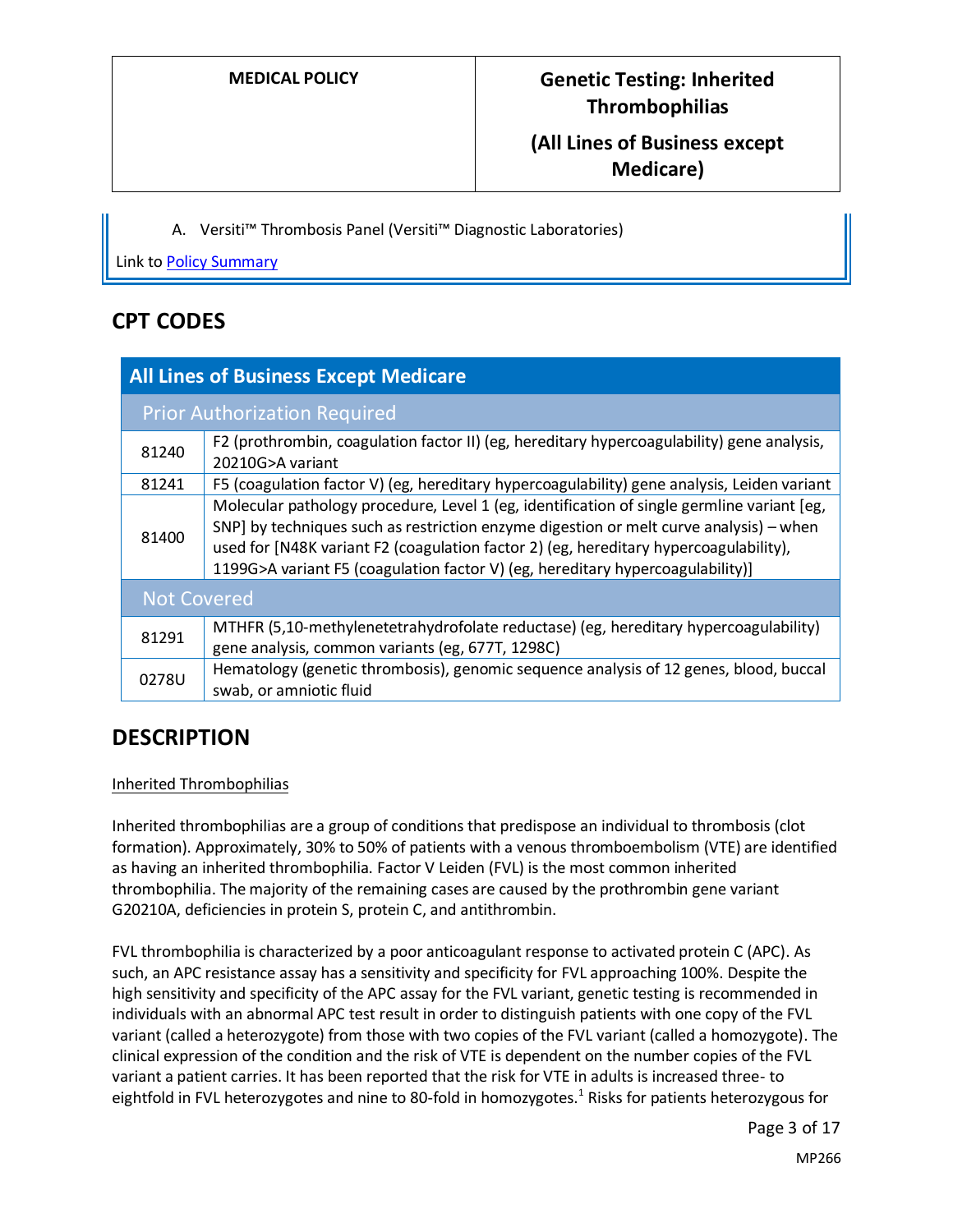### **(All Lines of Business except Medicare)**

FVL and for the prothrombin G20210A variants fall somewhere in between FVL homozygotes and heterozygotes.

Interestingly, because of the increased incidence of a second thrombophilic defect among symptomatic individuals with inherited thrombophilia, evaluation of patients should include genetic testing for both the FVL and prothrombin G20210A variants in additional to an APC assay.<sup>2</sup>

#### Venous Thromboembolism (VTE)

VTE is a common complex (multifactorial) disease in which genetic risk factors and environmental factors play a role. To add to the complexity, the causal genetic factors are not completely penetrant, since not all mutation carriers develop VTE during life, and have variable expressivity of severity and age of onset of the disease.

The influence of genetics is supported by the fact that family history of VTE has been consistently reported to be a risk factor for VTE independent of the presence of known thrombophilic genetic abnormalities. Moreover, the carriers of FVL with a family history of VTE have been reported to be more prone to VTE than those without a family history.<sup>3</sup>

In addition to genetic risk factors, there are a number of acquired risk factors such as advanced age, cancer, immobility, and recent trauma, surgery, and hospitalization. Important gender risk factors for VTE are pregnancy and hormone treatment. Compared to age-matched non-pregnant women, the risk of VTE is increased 5 to 10 times during the antepartum period and 15 to 35 times after delivery; current oral contraceptive use or hormonal replacement therapy are associated with a 2 to 6 times increased risk of VTE.

### *Testing Strategy*

With the few exceptions listed in criteria and summarized in the clinical practice guidelines recommended below, most patients who present with VTE do not benefit from testing for hypercoagulable disorders.<sup>4</sup> This is suggested because clinical management would not be altered based on the results of knowing whether or not an inheritable defect exists in most patients with an initial episode of VTE. The identification of an inheritable defect has also not been shown to reduce mortality or VTE recurrence.

#### Factor V Leiden

Factor V Leiden (FVL) thrombophilia is the most common inherited thrombophilia. FVL refers to a specific variant (c.1691G>A; p.Arg506Gln) in the *F5* gene, which encodes the factor V protein. In Caucasian populations, approximately 5% of individuals carry the FVL variant. However, the frequency of the FVL variant is much lower in other ethnicities.

Factor V is a coagulation factor that promotes clotting by converting prothrombin to thrombin, a protein necessary for the formation of fibrin (the primary component of blood clots). After clot formation, factor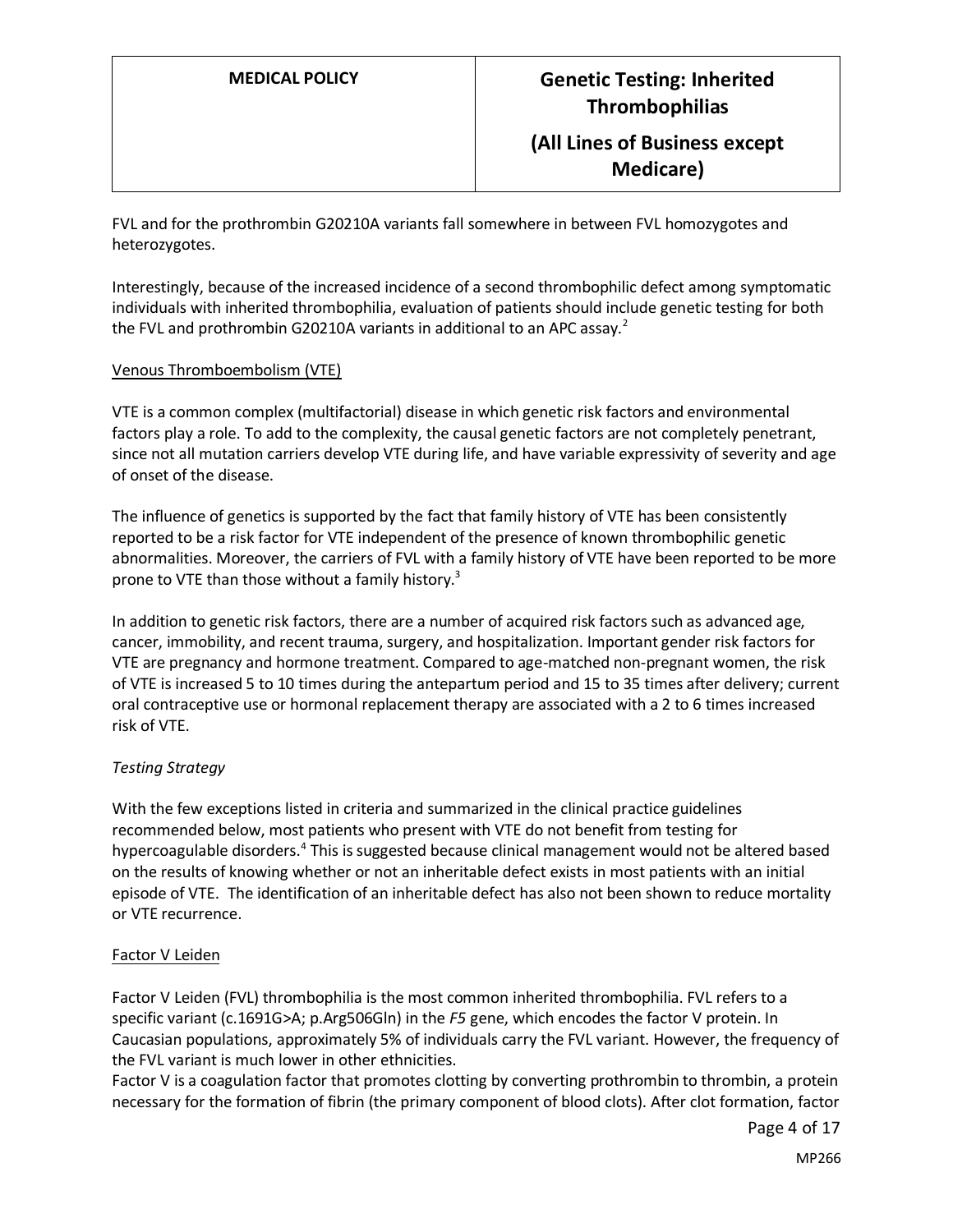V is inactivated by a complex of two proteins: protein C and its co-factor protein S. In patients with FVLrelated thrombophilia, there is a resistance to activated protein C (APC), which leads to a hypercoagulable state and an increased risk for VTE. In addition to the number of copies of the FVL variants a patient carries, VTE risk may be increased in patients with additional precipitating factors, such as pregnancy or the use of oral contraceptives or hormone replacement therapy.

Since FVL is common, individuals may be heterozygous for the FVL variant, homozygous for the FVL variant, or carry FVL in combination with other common thrombophilia-associated variants (such as the prothrombin variant c.20210G>A). Individuals that carry one copy of the FVL variant and one copy of the prothrombin c.20210G>A variant are called double heterozygotes. In these individuals, the risk for VTE may be higher and the onset may be earlier, when compared with FVL heterozygotes. However, it is important to note that the penetrance of FVL is incomplete and many individuals who carry FVL may never develop a VTE, even in the presence of additional precipitating factors.

#### Prothrombin G20210A Variant

The variant G20210A (c.\*96G>A) in the prothrombin gene has been shown to result in elevated plasma prothrombin levels. The prevalence of prothrombin G20210A is approximately 2% in healthy individuals and 7% in individuals affected with VTE.

A key part of the clotting mechanism is the activation of prothrombin to thrombin, which is required for the conversion of soluble fibrinogen to insoluble fibrin. The causal relationship for prothrombin G20210A is likely due to elevated plasma prothrombin levels that may influence risk of thrombosis through two pathways: (a) excessive fibrin formation; or (b) down-regulation of fibrinolysis.

#### Methylenetetrahydrofolate reductase (*MTHFR*) Gene

The homozygous variant C677T (c.677C>T) in the *MTHFR* gene, which is present in approximately 14% of the general population, is suspected of playing a role in familial thrombosis through elevated homocysteine levels, a metabolite derived from the amino acid methionine. However, causality for MTHFR C677T in thrombotic events is controversial and the mechanism is unclear.

#### Prophylactic Anticoagulation Treatment

Per GeneReviews assessment of genetic testing and treatment of inherited thrombophilias: $1,2$ 

### *"Prevention of Primary Manifestations*

In the absence of a history of thrombosis, long-term anticoagulation is not routinely recommended for asymptomatic individuals who ar[e heterozygous](https://www.ncbi.nlm.nih.gov/books/n/gene/glossary/def-item/heterozygous/) for the factor V Leiden [allele](https://www.ncbi.nlm.nih.gov/books/n/gene/glossary/def-item/allele/) or the prothrombin 20210G>A because the 1%-3%/year risk for major bleeding from warfarin is greater than the estimated less than 1%/year risk for thrombosis."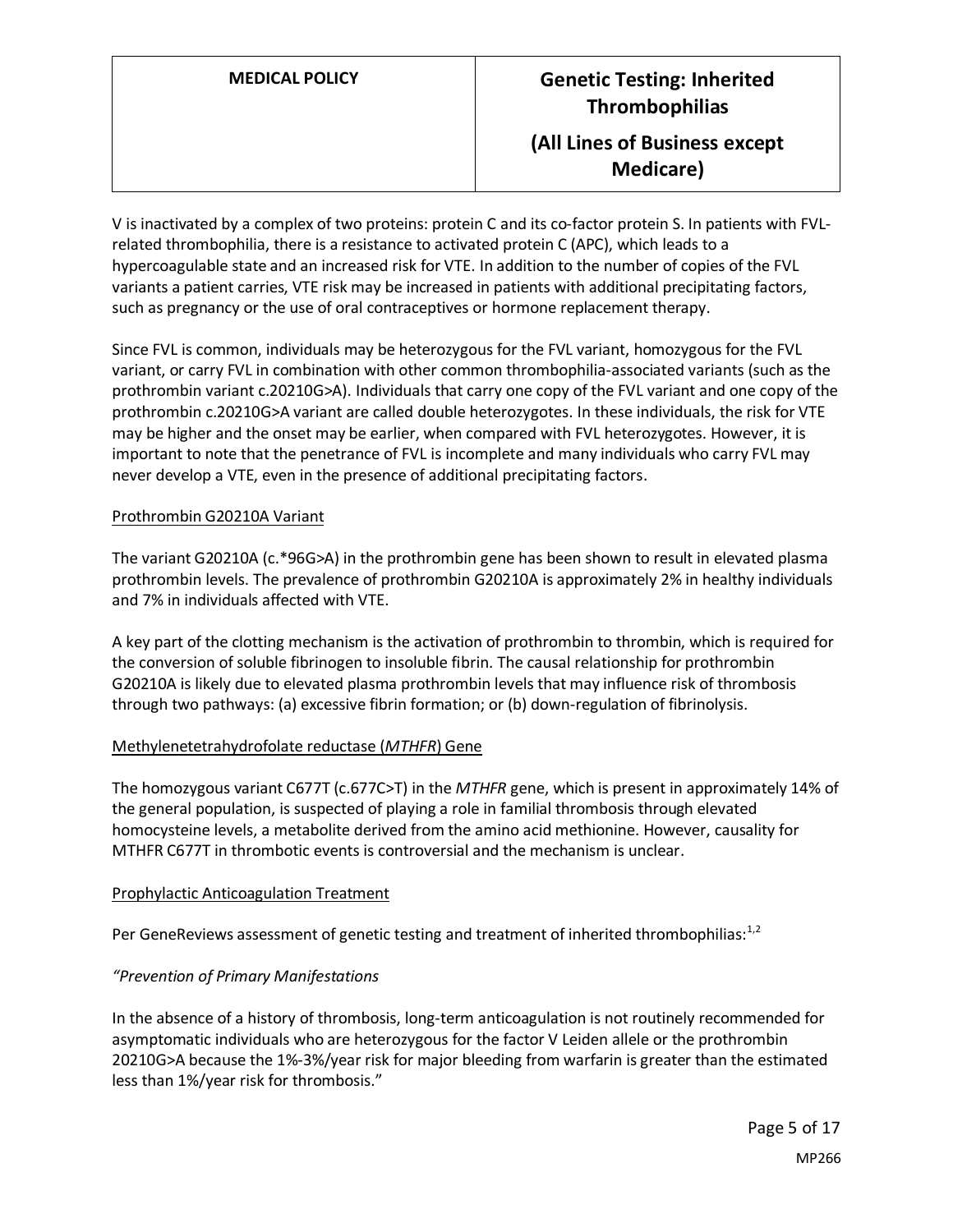### **(All Lines of Business except Medicare)**

GeneReviews indicate that a short course of prophylactic anticoagulation may be considered in asymptomatic individuals in high-risk clinical settings, "such as surgery, pregnancy, or prolonged immobilization, although currently no evidence confirms the benefit of primary prophylaxis for all asymptomatic carriers."

GeneReviews give the following recommendations regarding anticoagulation therapy in pregnant individuals:

"No consensus exists on the optimal management of factor V Leiden or prothrombin-related thrombophilia during pregnancy; guidelines are similar to those for individuals who are not pregnant. Until more specific guidelines are defined by prospective trials, decisions about anticoagulation should be individualized based on the thrombophilic defects, coexisting risk factors, and personal and family history of thrombosis.

Prophylactic anticoagulation during pregnancy is not routinely recommended in asymptomatic [heterozygous](https://www.ncbi.nlm.nih.gov/books/n/gene/glossary/def-item/heterozygous/) women with no history of thrombosis. These women should be warned about potential thrombotic complications, counseled about the risks and benefits of anticoagulation during pregnancy, and offered a four- to six-week course of anticoagulation after delivery, as the greatest thrombotic risk is in the initial postpartum period.

[Prophylactic anticoagulation during pregnancy] is recommended for women with a factor V Leiden [allele](https://www.ncbi.nlm.nih.gov/books/n/gene/glossary/def-item/allele/) and a history of unprovoked VTE. Unfractionated or low molecular-weight heparin should be given during pregnancy, followed by a four- to six-week course of anticoagulation post-partum."

## **REVIEW OF EVIDENCE**

A review of the ECRI, Hayes, Cochrane, and PubMed databases was conducted regarding the clinical utility of genetic testing for inherited thrombophilias. Below is a summary of the available evidence identified through March of 2022. The clinical utility of testing for genetic variants is addressed for distinct patient populations, including non-pregnant individuals with and without a personal history of VTE, and pregnant women, and other indications including thromboses in unusual locations.

### Non-pregnant Individuals with or without a Personal History of VTE

In 2003, Baglin et al. published the results of a prospective cohort study designed to assess the incidence of recurrent venous thromboembolism in relation to clinical and thrombophilic risk factors, including the presence of the FVL or prothrombin gene mutations. 5 In total, the study followed 570 unselected patients who had had a first episode of objectively proven VTE, 85% of which were tested for heritable thrombophilic defects. Sixteen percent of patients with initial VTE were positive for FVL, and 4% positive for the prothrombin mutation. Over two years of follow-up, 63 patients (11%) had a recurrent VTE. The authors reported that, after two years of follow-up, patients with unprovoked VTE who were heterozygous for factor V Leiden or the prothrombin gene mutation had a low risk of recurrence, which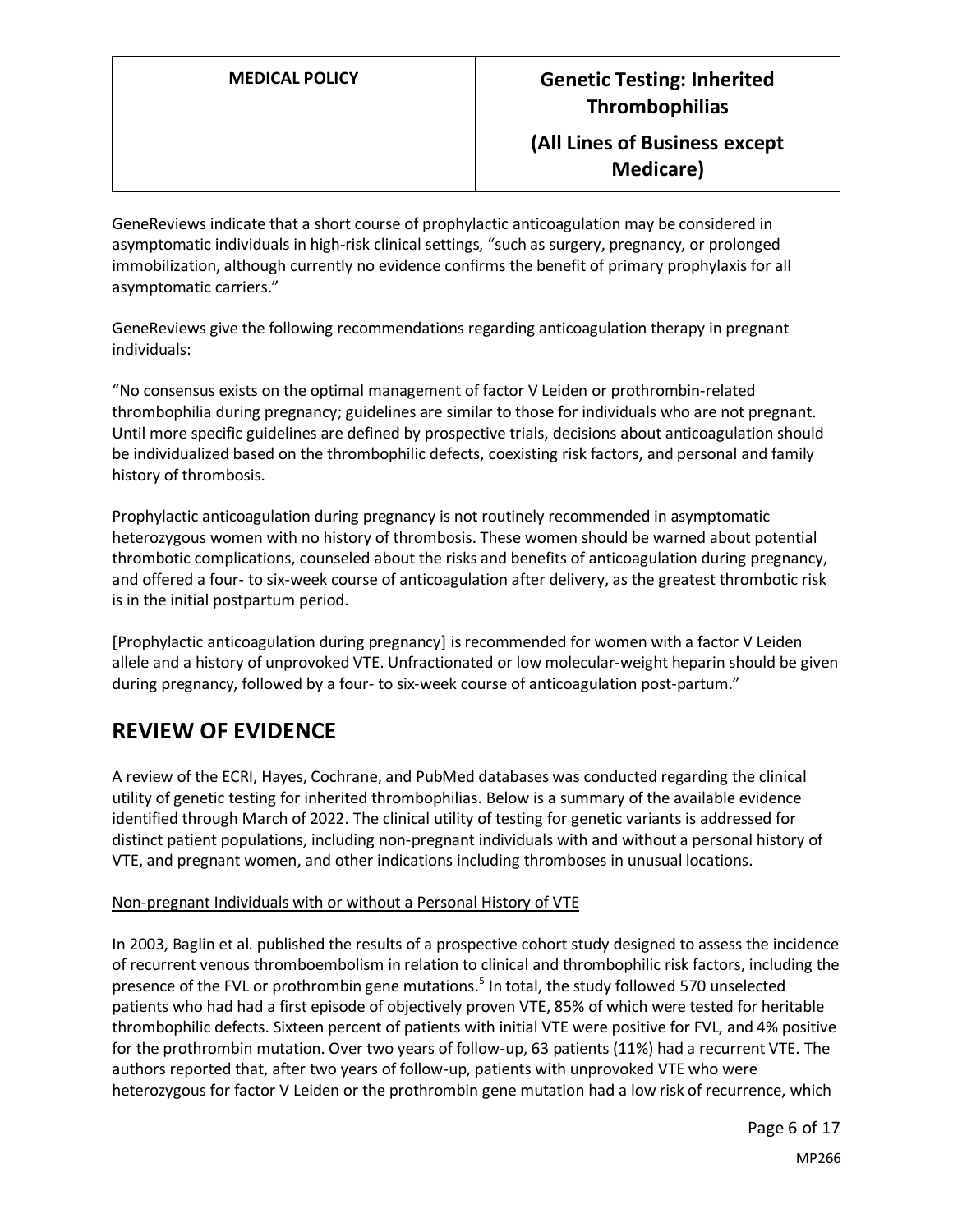# **MEDICAL POLICY Genetic Testing: Inherited Thrombophilias (All Lines of Business except Medicare)**

did not differ significantly from the risk among patients without inherited thrombophilia (hazard ratio, 1.34; 95% confidence interval [CI], 0.73 to 2.46; p = 0.35). The authors concluded that testing for heritable thrombophilia did not predict recurrence in unselected patients after their first episode of VTE. However, clinical risk factors associated with the first episode of VTE did predict risk of recurrence.

In 2005, Christiansen et al. published the results of a prospective study designed to estimate the recurrence rate of thrombotic events in patients after a first thrombotic event, including 474 patients that followed up for mean of 7.3 years.<sup>6</sup> During follow-up, 90 patients had a recurrent thrombotic event. The authors reported that the risk of recurrence was low for patients with inherited thrombophilia as compared with those who did not have inherited thrombophilia, with an adjusted hazard ratio of 0.7 (95% CI, 0.3 to 2.0) for patients with the prothrombin gene mutation and 1.3 (95% CI, 0.8 to 2.1) for those with FVL. The authors concluded that inherited thrombophilias did not play an important role in the risk of a recurrent thrombotic event and that testing for defects did not play a role in prophylactic strategies.

In 2007, Coppens et al. published the results of a retrospective study of clinical practices in the Netherlands that investigated, in part, the management decisions made on the basis of resulted yielded by testing for inherited thrombophilias.<sup>7</sup> Two thousand consecutive patients were identified in whom tests for APC resistance, FVL, prothrombin 20210A mutation, antithrombin, protein C or protein S activity were ordered between November 2003 and March 2004, and questionnaires were sent to the ordering physicians within six months of the test. Results from 1134 returned questionnaires were analyzed. Based on the results of the test, 10% of patients had an altered the duration of anticoagulant treatment, and 12% of the patients had intensified prophylaxis in high-risk episodes. However, testing for thrombophilia yielded no specific clinical management for 77% of patients. The authors concluded that "even when thrombophilia tests do change patient management, it is debatable whether or not these decisions are rational. Ideally, diagnostic and management strategies should be tested in randomized controlled trials in order to ascertain their validity."

In 2008, Coppens et al. published the results of a case-control study designed to investigate whether testing for inherited thrombophilia reduces the risk of recurrent VTE through management alterations such as prolonged use of anticoagulants, avoidance of or intensified prophylaxis in high risk situations.<sup>8</sup> Cases included 197 patients from the MEGA study who had had a recurrent event during follow-up, compared to 324 age- and sex- matched controls who did not have a recurrence during follow-up. Thrombophilia tests were performed in 35% of cases and in 30% of controls. The authors reported an OR for recurrence was 1.2 (95% CI: 0.9 –1.8) for tested versus non-tested patients, indicating that testing does not reduce the risk of recurrent VTE in patients who have experienced a first episode.

In 2009, Hindorff et al. published the results of a survey that assessed motivating factors for physician ordering of FVL genetic tests, surveying 112 primary care physicians with prior FVL test use.<sup>9</sup> Generally, physicians reported similar motivating factors for ordering FVL, which were consistent with existing practice guidelines. In addition, more than half of the physicians indicated that they use results in clinical practice, with 83-92% reporting that they use results to counsel patients on risk of recurrence, 75-85%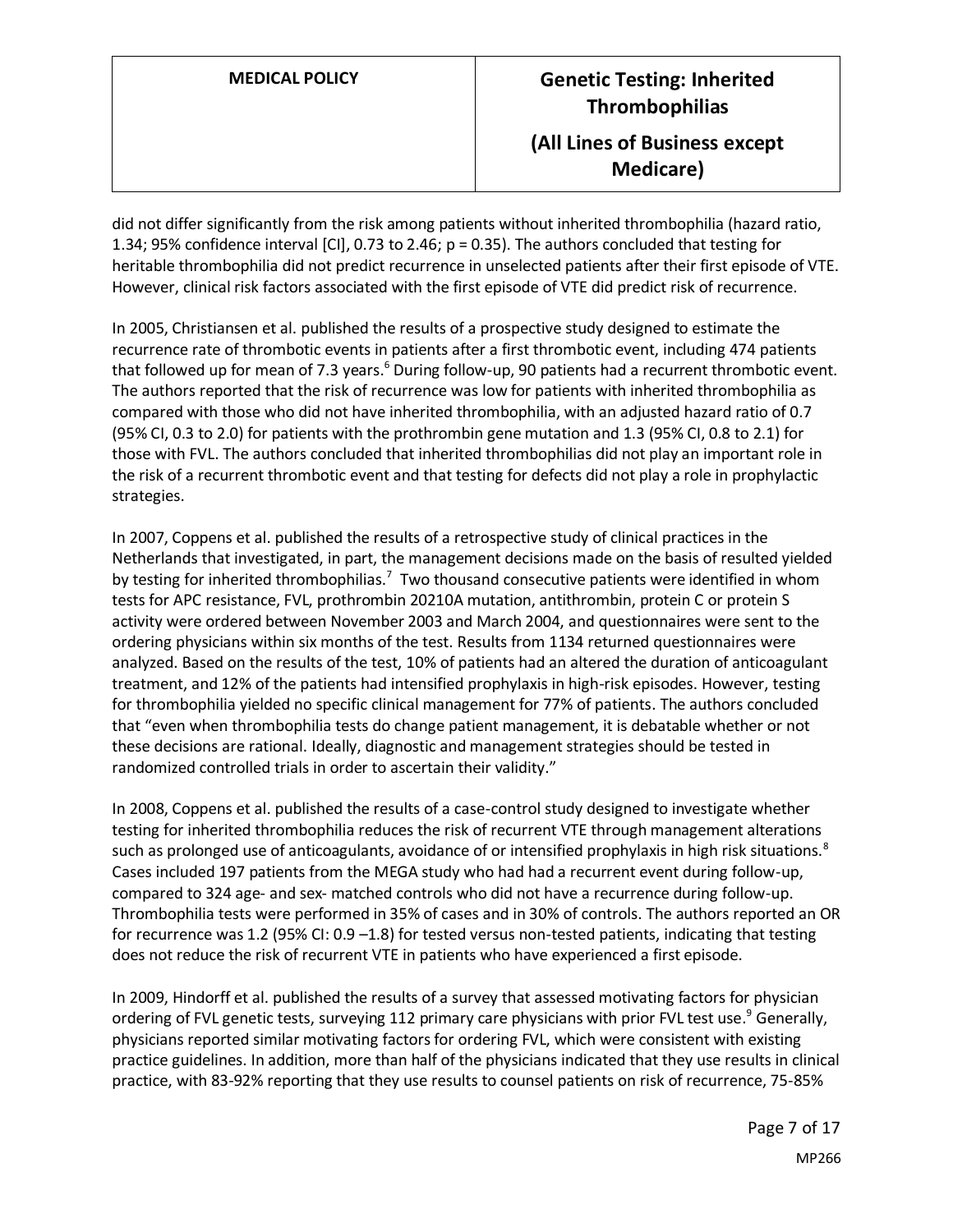reporting that they use results to make treatment changes, and 67% reporting that they make clinical decisions about venous thrombosis prevention based on test results.

In 2014, Grandone et al. published results from a cohort study designed to determine the role of thrombophilia screening in 157 unselected infertile women that underwent assisted reproductive technologies.<sup>10</sup> All women had at least one cycle before the thrombophilia test and one cycle after the test. Overall, 15 (9.6%) women carried thrombophilia. Live births and the likelihood of delivering a liveborn child were not associated with the presence of thrombophilia. Authors concluded that thrombophilia screening before assisted reproductive technologies was not useful in discriminating women with a worse pregnancy prognosis.

In 2016, Kudo et al. published the results of a retrospective study that assessed the clinical utility of thrombophilia testing for VTE patients in public hospitals in Australia, including data from 152 patients.<sup>11</sup> Overall, 74 patients (49%) were tested with thrombophilia screen with 27 patients returning positive results (37%). Heterozygous factor V Leiden and heterozygous prothrombin variants were the most common results, with ten patients testing positive for FVL and five patients with the prothrombin variant. Only 1.2% of patients had documented changes to the duration of anticoagulation due to positive test results. The authors concluded that thrombophilia testing did not significantly influence decision-making.

### *Individuals at High Risk of VTE due to Hormone Use*

In 2006, Wu et al. reported the findings of a systematic review of screening for thrombophilia in women in high-risk situations (the Thrombosis: Risk and Economic Assessment of Thrombophilia Screening [TREATS] study).<sup>12</sup> In the analysis of complications in women using oral estrogen preparations, nine studies were included. The reviewers reported that the highest risk of VTE in oral contraceptive users was observed in women with FVL (OR: 15.62; 95% CI: 8.66 - 28.15). For hormone replacement therapy, a significant association was found in women with FVL (OR: 13.16; 95% CI: 4.28 - 40.47). However, the reviewers stated that, "in view of the prevalence of thrombophilia and the low prevalence of VTE in nonusers of combined oral contraceptives, the absolute risk remains low." Neither prothrombin G20210A mutation nor any variant in the *MTHFR* gene were found to be associated with the use of oral contraceptives or with hormone replacement therapy.

#### *Individuals at High Risk of VTE due to Surgery*

In the 2006 Wu TREATS systematic review described above, the analysis of complications in women patients undergoing major orthopedic surgery included eight studies.<sup>12</sup> Significant associations were found between FVL and postoperative VTE following elective hip or knee replacement surgery (OR: 1.86; 95% CI: 1.27 - 2.74). Prothrombin G20210A was significantly associated with postoperative pulmonary embolism (OR: 9.14; 05% CI: 2.27 - 36.89). The reviewers stated that these associations were observed in patients who were given preoperative thromboprophylaxis and are, therefore, of limited clinical significance. *MTHFR* variants were not found to be associated with increased risk of postoperative VTE.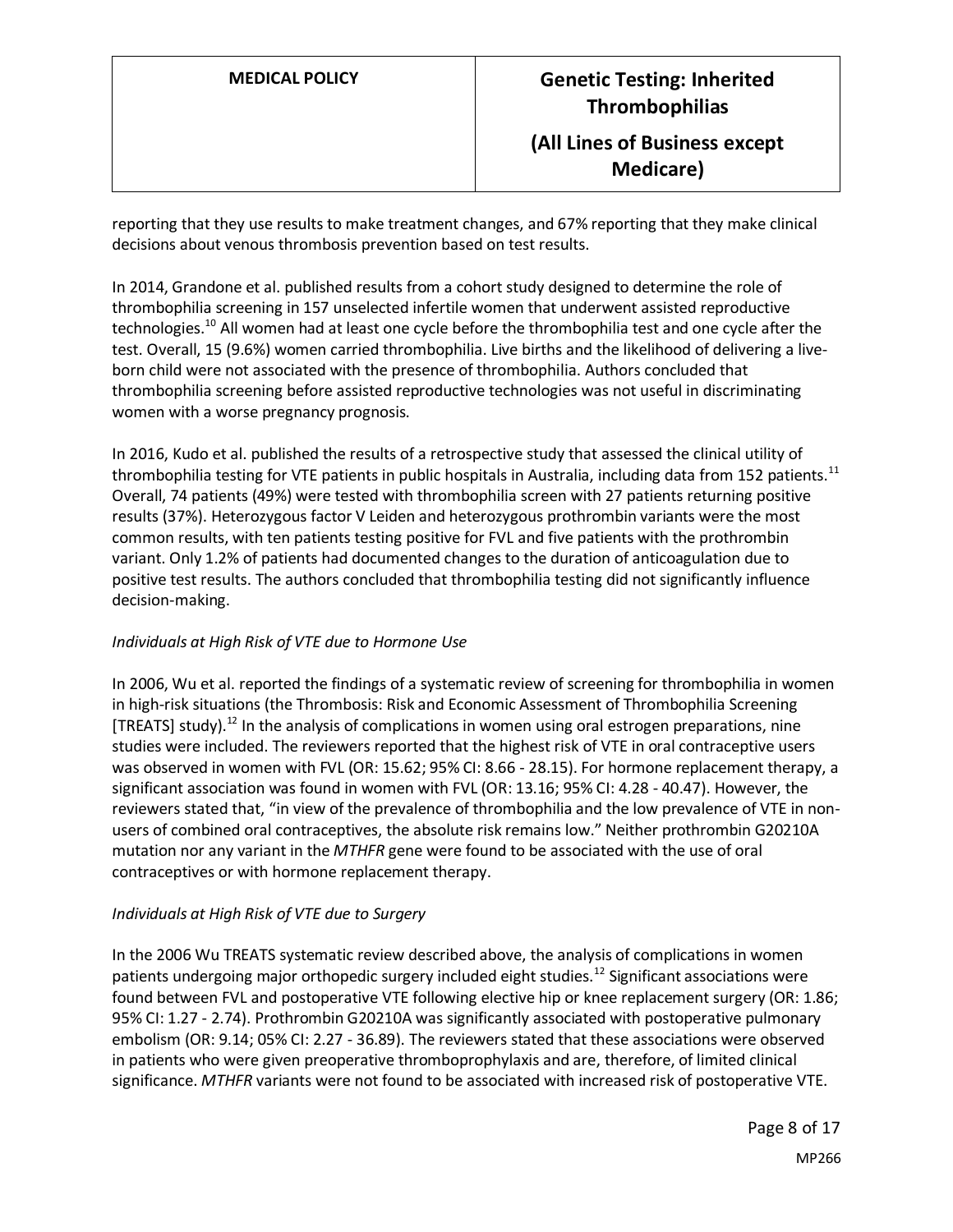#### *Other Indications*

No studies were identified that reported on the clinical utility of genetic testing for inherited thrombophilias for other patient populations; including: individuals with venous thrombosis in unusual sites (e.g., cerebral, portal, hepatic, mesenteric) and individuals under 50 years of age with family history or other risk factors. Although studies have found associations between the presence of FVL and/or the prothrombin G20210A variants and vein thrombosis at unusual sites, such as portal, hepatic and cerebral veins; these studies did not report if the presence of the a genetic variant impacted medical management, or if altered therapeutic management led to improved health outcomes such as prevention of recurrence.

#### Pregnant Women and Risk of VTE

In 2006, Robertson et al. published the results of a systematic review of nine studies that assessed the risk of VTE in pregnant women with inherited thrombophilias without a family history of VTE.<sup>13</sup> Both the FVL and the prothrombin G20201A mutation, but not the thermolabile methylene tetrahydrofolate reductase variant (MTHFR C677T), were associated with a statistically significant increase in the risk of pregnancy-related VTE. The highest risks were associated with homozygosity for FVL (OR: 34.4; 95% CI: 9.9-120.1) or the prothrombin G20210A variant (OR: 26.4; 95% CI: 1.2-559.3). Heterozygosity for FVL (OR: 8.3; 95% CI: 5.4-12.7) and prothrombin G20210A (OR: 6.8; 95% CI: 2.5-18.8) were associated with lower, but still significant risks.

Also in 2006, one group published two meta-analyses that used slightly different study inclusion criteria to determine the estimate of association of the FVL mutation with pregnancy related VTE.<sup>14</sup> The risk estimate of VTE obtained from meta-analysis of case-control studies was significantly high (OR: 8.6; 95% CI: 4.8-12.6). However, the analysis that included only cohort studies showed a lower pooled OR of 4.5 (95% CI: 1.8-10.9).

In the 2006 Wu TREATS systematic review described above, the analysis of the effectiveness of prophylactic treatments in preventing VTE and adverse pregnancy outcomes in women with thrombophilia during pregnancy included 72 studies.<sup>12</sup> The reviewers reported that, based on the metaanalysis, the highest risk in pregnancy was found for VTE and FVL, with homozygous FVL carriers being 34 times more likely to develop VTE in pregnancy than non-carriers. Significant risks for individual thrombophilic defects were also established for early pregnancy loss with prothrombin G202010A (OR: 2.49; 95% CI 1.24 - 5.00); recurrent pregnancy loss with FVL (OR:1.91; 95% CI 1.01 - 3.61) and prothrombin G20210A (OR: 2.70; 95% CI 1.37 - 5.35); late pregnancy loss with FVL (OR: 2.06; 95% CI 1.10 - 3.86); preeclampsia with MTHFR variants (OR: 1.32; 95% CI: 1.05 - 1.66); placental abruption with prothrombin G20210A (OR: 7.71; 95% CI: 3.01 - 19.76); and intrauterine growth restriction with prothrombin G20210A (OR: 2.91; 95% CI: 1.13 - 7.54) and with homozygous FVL (OR: 15.20; 95% CI: 1.32 to 174.96).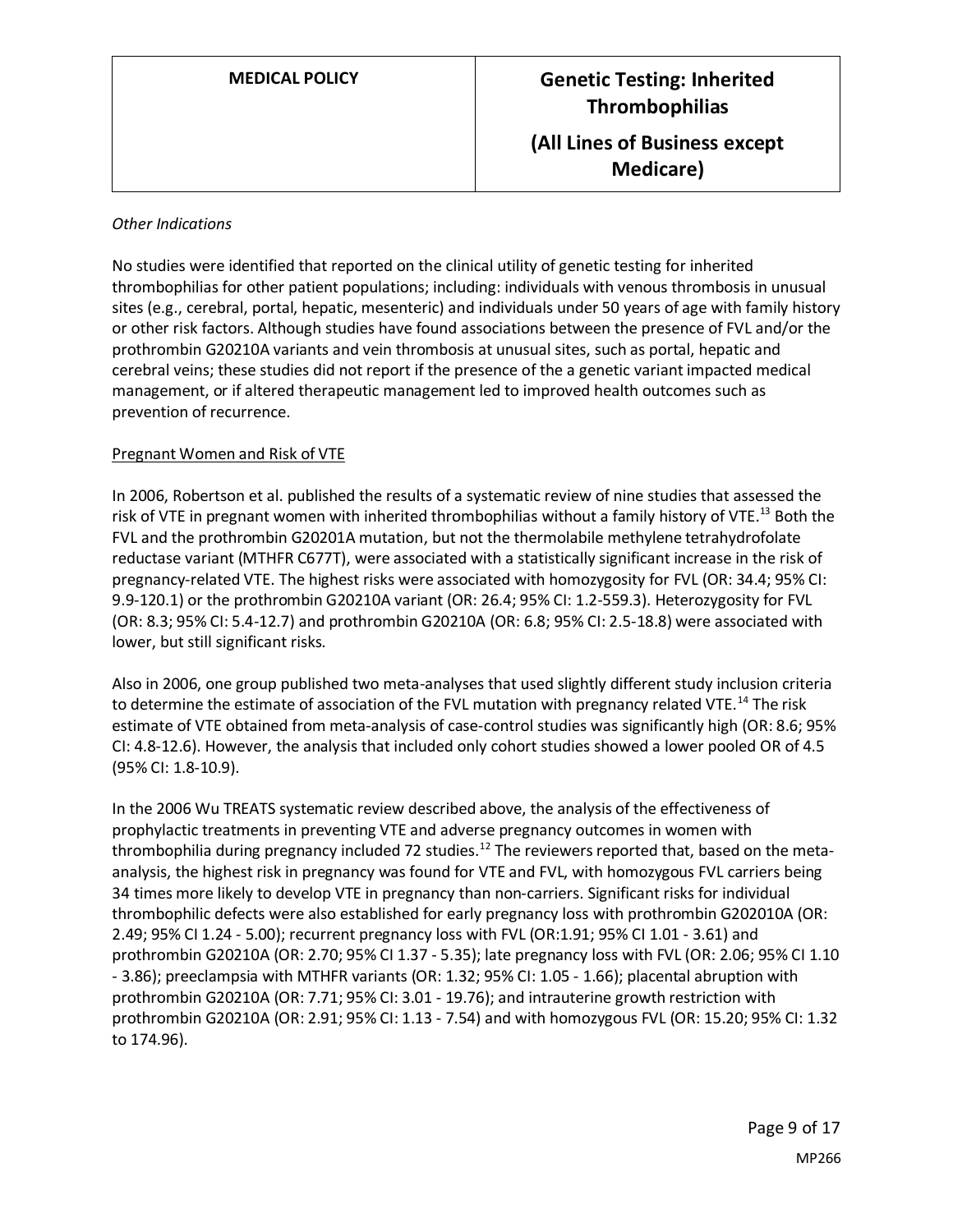| <b>MEDICAL POLICY</b> |  |
|-----------------------|--|
|-----------------------|--|

# **MEDICAL POLICY CONCRETE: Inherited Thrombophilias (All Lines of Business except Medicare)**

#### *Adverse Pregnancy Outcomes*

In 2005, Dizon-Townson et al. published the results of a Eunice Kennedy Shriver National Institute of Child Health and Human Development (NICHD) study that estimated the frequency of pregnancy-related thromboembolic events among carriers of the factor V Leiden (FVL) mutation without a personal history of thromboembolism, and evaluated the impact of maternal and fetal FVL mutation status on the risk of adverse outcomes.<sup>15</sup> This study was a multicenter, prospective, observational cohort of unselected singleton gestations that were genotyped for the FVL variant. In total, 134 FVL mutation carriers were identified among 4,885 pregnant women (2.7%), with both FVL mutation status and pregnancy outcomes available. The authors reported that no thromboembolic events occurred among the FVL mutation carriers, but three pulmonary emboli and one deep venous thrombosis occurred (0.08%, 95% confidence interval 0.02-0.21) in FVL mutation non-carriers. In the nested carrier-control analysis (n = 339), no differences in adverse pregnancy outcomes were observed between FVL mutation carriers and controls. Maternal FVL mutation-positive status was not associated with increased pregnancy loss, preeclampsia, placental abruption, or small for gestational age births. The authors concluded that among women with no history of thromboembolism, maternal heterozygous carriage of the FVL mutation is associated with a low risk of venous thromboembolism in pregnancy. According to the study, neither universal screening for the FVL mutation, nor treatment of low-risk carriers during pregnancy was indicated.

In 2010, Silver et al. published the results of a study that evaluated whether maternal carriage of the prothrombin gene G20210A mutation was associated with pregnancy loss, preeclampsia, placental abruption, or small for gestational age (SGA) neonates.<sup>16</sup> This was a secondary analysis of the Eunice Kennedy Shriver NICHD factor V Leiden study described above. <sup>15</sup> A total of 4,167 first-trimester samples tested for the prothrombin G20210A mutation. Overall, 157 (3.8%) women had the prothrombin gene mutation (156 heterozygous and one homozygous). In a multivariable analysis controlling for several confounders, the carriers of the prothrombin G20210A mutation had similar rates of pregnancy loss, preeclampsia, SGA neonates, and abruption compared with non-carriers. The investigators concluded that there was no association between the prothrombin G20210A mutation and pregnancy loss, preeclampsia, abruption, or SGA neonates and that screening women without a history of thrombosis or adverse pregnancy outcomes for this mutation.

In 2012, Bradley et al. published a systematic review that evaluated if testing reproductive age women with recurrent pregnancy loss for factor V Leiden and prothrombin c.20210G>A variants resulted in improved pregnancy outcomes, reporting test performance, effect sizes, and treatment effectiveness.<sup>17</sup> Sixty case-control and 16 cohort studies were used for the analyses. For Factor V Leiden testing the sensitivity and specificity were 98.8% and 99.3% respectively; and for prothrombin testing, 98.3% and 99.6%, respectively. The reviewers stated that there was a significant degree of heterogeneity among the included studies. No studies were identified that directly addressed the balance of benefits and harms related to factor V Leiden/prothrombin testing and whether interventions improved the likelihood of a successful pregnancy in women with RPL who carry one or two factor V Leiden/prothrombin variants. The reviewers stated that RCTs have generally been underpowered for women with factor V Leiden/prothrombin-related recurrent pregnancy loss, and, therefore, the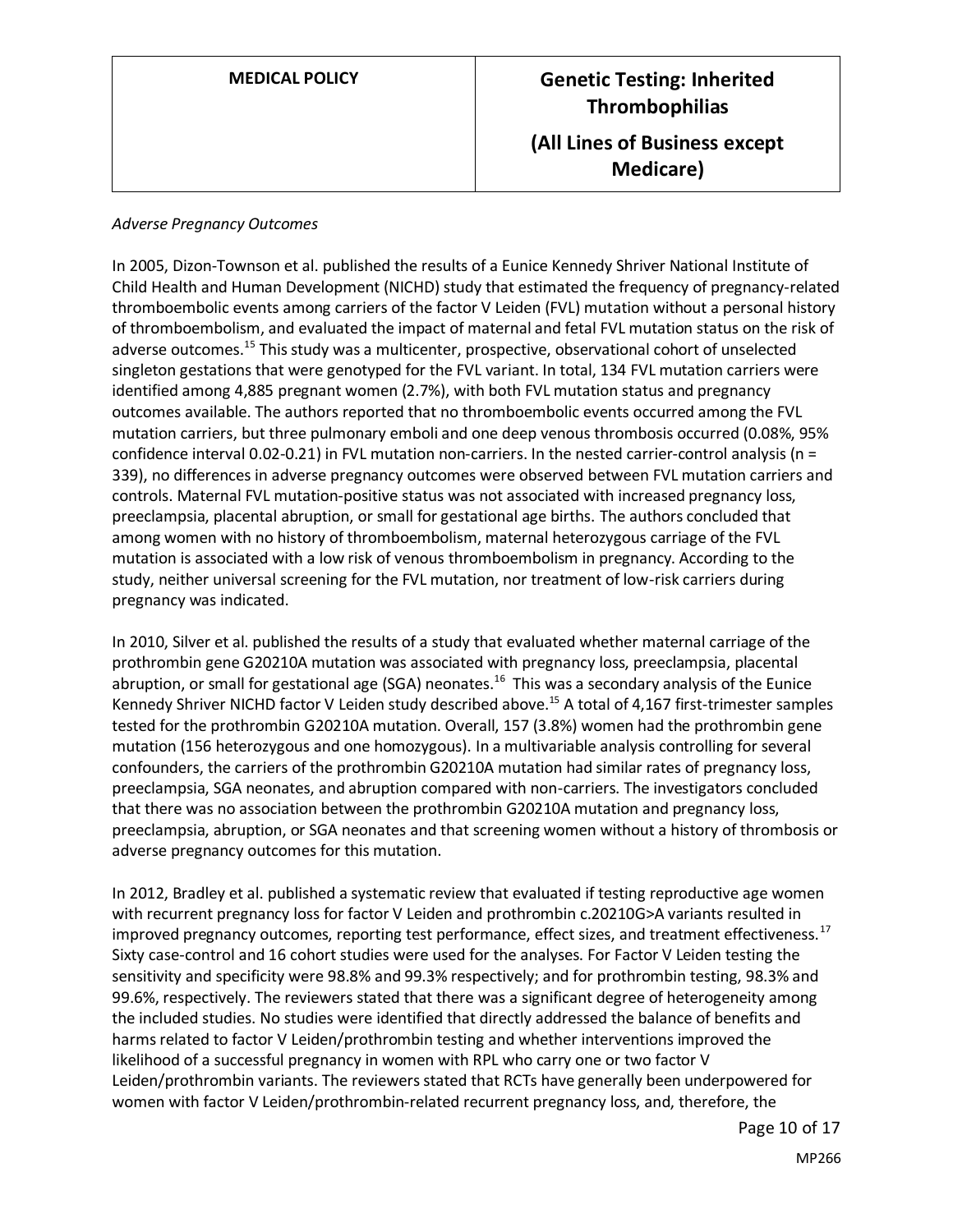evidence was inadequate to determine if anticoagulant treatments are effective in this population. Given the lack of benefit, and the potential harms, the reviewers concluded that factor V Leiden/prothrombin testing and treatment in women with RPL is likely to be associated with a net harm.

In 2012, Tormene et al. published the results from a large cohort study that evaluated whether the administration of low-molecular-weight heparin (LMWH) during pregnancy was effective in preventing obstetric complications and pregnancy-related venous thromboembolism (VTE), including 416 women with confirmed FVL or prothrombin G20210A mutations.<sup>18</sup> The authors reported that LMWH therapy was associated with a decreased risk of miscarriage in carriers of FVL and/or prothrombin variants (OR, 0.52; 95% CI, 0.29-0.94) and a decrease of VTE (OR, 0.05; 95% CI, 0.01-0.21). However, LMWH therapy had no effect on the risk of pregnancy complications such as preeclampsia, placental abruption, and small for gestational age newborn in carriers of FVL and/or prothrombin. Unfortunately, the results were not stratified by genotype and the patient population was heterogeneous in that it included women recruited variety of reasons for performing thrombophilia testing.

Later studies continue to replicate the above findings in similar cohort studies of pregnant women with a history of recurrent miscarriage.<sup>19</sup>

### **Other Genes and Other Genetic Variants**

Other genes have been investigated to aid in the diagnosis of inherited thrombophilia. This includes but is not limited to *MTHFR*. According to Hayes, the evidence regarding associations between risk of venous thrombosis and *MTHFR* variants is conflicting.<sup>20</sup> Hayes noted several large meta-analyses reporting statistically significant increased risk of venous thrombosis for specific *MTHFR* variants that were present in some geographic cohorts, though not others.

### **CLINICAL PRACTICE GUIDELINES**

### American College of Obstetricians and Gynecologists (ACOG)

In 2018, ACOG replaced Practice Bulletin #138 on inherited thrombophilias in pregnancy with #197 by the same title.<sup>21</sup> The bulletin stresses that screening for inherited thrombophilias is useful only when results will affect management decisions, and not useful in situations in which treatment is indicated for other risk factors. With respect to *MTHFR,* specifically:

"Because of the lack of association between either heterozygosity or homozygosity for the *MTHFR* C677T polymorphism and any negative pregnancy outcomes, including any increased risk of VTE, screening with either *MTHFR* mutation analyses or fasting homocysteine levels is not recommended."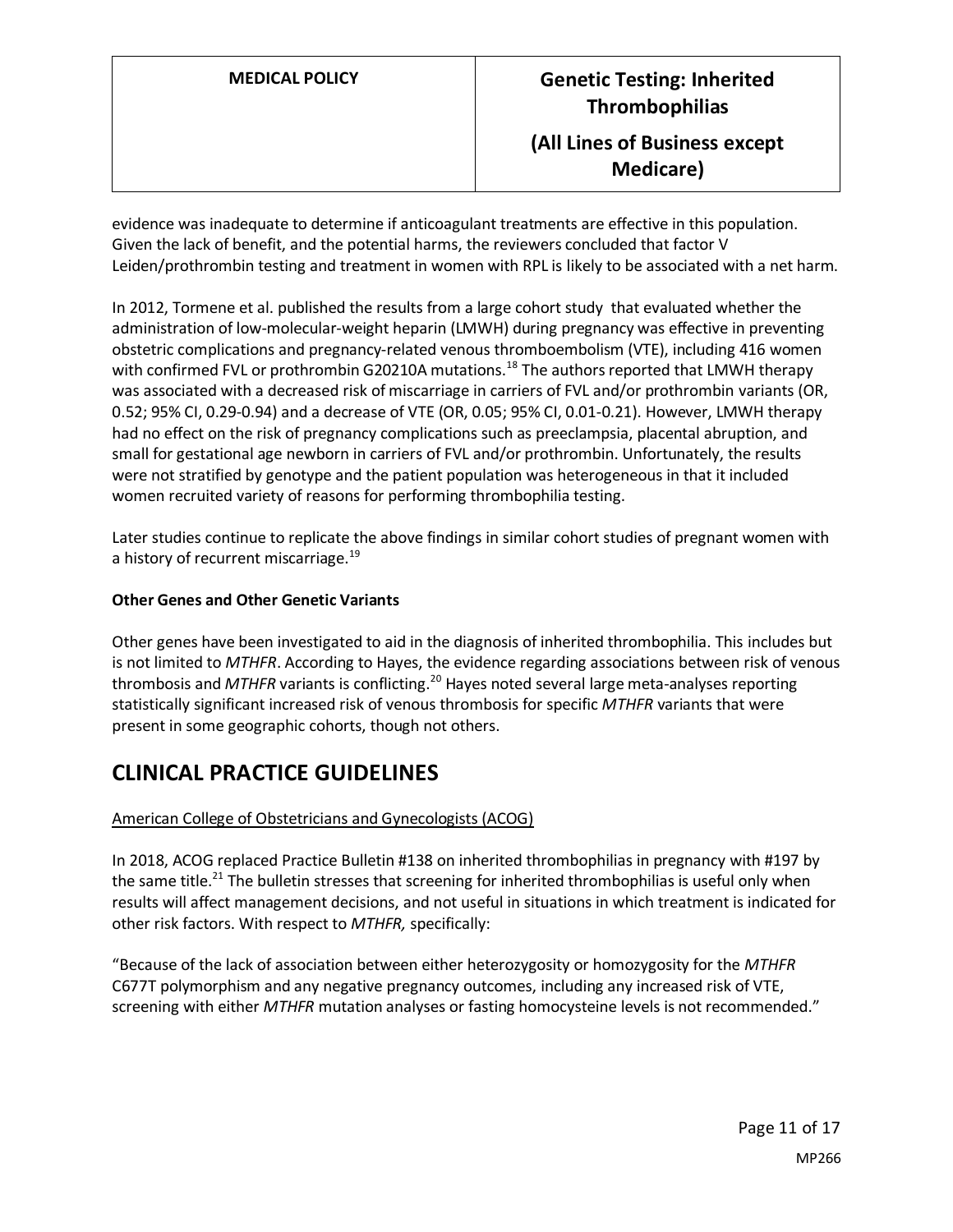### **(All Lines of Business except Medicare)**

#### American College of Medical Genetics (ACMG)

In 2013, ACMG published an evidence-based Practice Guideline stating that *MTHFR* polymorphism testing had minimal clinical utility and recommended the following: $^{22}$ 

- "MTHFR polymorphism genotyping should not be ordered as part of the clinical evaluation for thrombophilia or recurrent pregnancy loss
- MTHFR polymorphism genotyping should not be ordered for at-risk family members"

The guidelines noted that in individuals who have a known thrombophilia (Factor V Leiden or prothrombin) the majority of studies indicate that MTHFR genotype status does not alter their thrombotic risk to a clinically significant degree. In addition, studies evaluating the role of *MTHFR* polymorphisms and pregnancy loss have only found modest associations between *MTHFR* variants and pregnancy loss or other adverse pregnancy outcomes, such as pre-eclampsia.

#### American College of Chest Physicians (ACCP)

In 2012, the ACCP published recommendations addressing VTE, thrombophilia, antithrombotic therapy, and pregnancy, as a part of their "Antithrombotic Therapy and Prevention of Thrombosis" evidencebased clinical practice guidelines.<sup>23</sup> The guidelines included two recommendations that identified pregnant women at increased risk of VTE based on the presence of either the FVL or the prothrombin 20210A mutations, but not mutations in the *MTHFR* gene. Both of the recommendations were weak recommendations, based on moderate quality evidence. The ACCP guidelines recommended the following:

- "For pregnant women with no prior history of VTE who are known to be homozygous for factor V Leiden or the prothrombin 20210A mutation and have a positive family history for VTE, we suggest antepartum prophylaxis with prophylactic- or intermediate-dose LMWH and postpartum prophylaxis for 6 weeks with prophylactic- or intermediate-dose LMWH or vitamin K antagonists targeted at INR 2.0 to 3.0 rather than no prophylaxis (Grade 2B).
- For pregnant women with no prior history of VTE who are known to be homozygous for factor V Leiden or the prothrombin 20210A mutation and who do not have a positive family history for VTE, we suggest antepartum clinical vigilance and postpartum prophylaxis for 6 weeks with prophylacticor intermediate-dose LMWH or vitamin K antagonists targeted at INR 2.0 to 3.0 rather than routine care (Grade 2B)."

The ACCP did not have any other recommendations regarding antithrombotic therapy that were based on genetic risk factors. This includes the "Antithrombotic Therapy for VTE Disease" section of the 2012 "Antithrombotic Therapy and Prevention of Thrombosis" guidelines.<sup>24</sup> The panel stated that inherited thrombophilia was not considered to be a primary factor for estimating risk of recurrence and that the presence of these additional factors did not strongly or consistently predict risk of recurrence enough to influence recommendations on duration of therapy.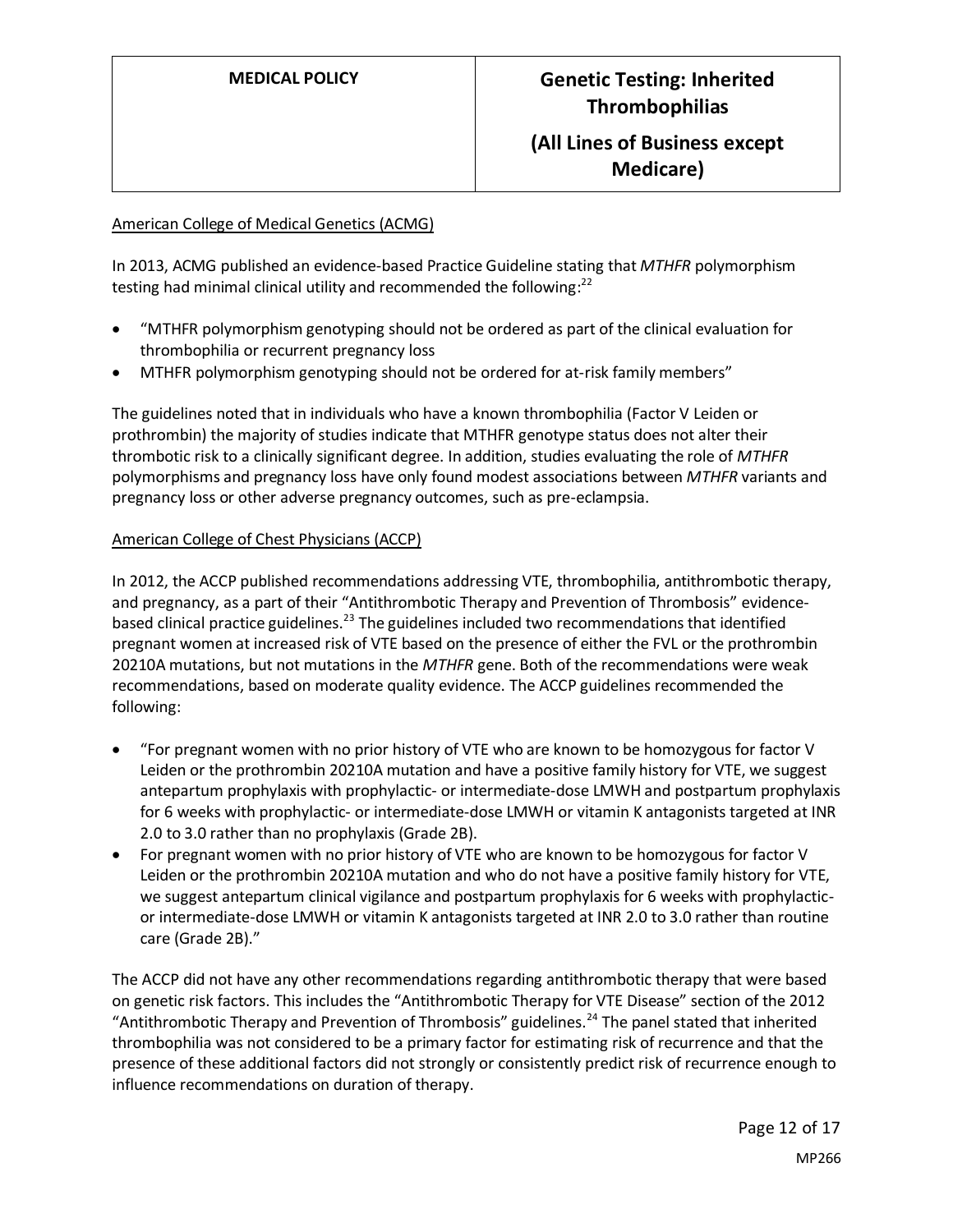### **(All Lines of Business except Medicare)**

More recently, the updated 2021 CHEST Guideline and Expert Panel Report "Antithrombotic Therapy for VTE Disease" did not address testing for inherited thrombophilias in their recommendations.<sup>25</sup>

#### The Evaluation of Genomic Applications in Practice and Prevention (EGAPP) Working Group

The Evaluation of Genomic Applications in Practice and Prevention (EGAPP) working group is an initiative launched and funded by the Centers for Disease Control and Prevention (CDC) which provides systematic evidence-based recommendations for genetic testing.<sup>27</sup> In 2011, EGAPP published recommendations that addressed genetic testing for FVL and prothrombin, which included the following recommendations on the clinical utility of genetic testing of these variants for idiopathic VTE:

- "(R)ecommend against routine testing for FVL and/or prothrombin 20210G/A (PT) in the following circumstances (based on moderate evidence):
	- $\circ$  Adults with idiopathic venous thromboembolism (VTE). In such cases, longer term secondary prophylaxis to avoid recurrence offers similar benefits to patients with and without one or more of these mutations.
	- o Asymptomatic adult family members of patients with VTE and an FVL or prothrombin G20210A variant (PT) mutation, for the purpose of considering primary prophylactic anticoagulation. Potential benefits are unlikely to exceed potential harms."

The EGAPP working group also noted that, "the evidence was insufficient to determine whether FVL/PT testing might have clinical utility for identifying FVL homozygosity among asymptomatic family members of adults with idiopathic VTE."

### <span id="page-12-0"></span>**POLICY SUMMARY**

### Testing for Factor V Leiden (FVL) Thrombophilia (*F5* Gene) and Prothrombin G20210A Thrombophilia (*F2* Gene)

There is limited research showing that genetic testing for specific variants of Factor V Leiden (FVL) and prothrombin may help diagnose an inherited thrombophilia. This doesn't mean that it will not improve overall health outcomes, more studies are needed to know for sure. Despite the need for more research, clinical practice guidelines recommend genetic testing for Factor V Leiden (FVL) and prothrombin for specific patient populations, such as in pregnant individuals with certain risk factors and high-risk patients who present have a history of a venous thromboembolism. Therefore, genetic testing of Factor V Leiden (FVL) and prothrombin may be considered medically necessary and covered when policy criteria are met.

Despite a lack of research, clinical practice guidelines recommend against testing certain populations for specific variants of Factor V Leiden (FVL) and prothrombin in certain clinical settings, including asymptomatic, non-pregnant, adult with or without a family history of VTE or high-risk thrombophilia; general population screening; testing in an asymptomatic newborn or child; active malignancy; heparin-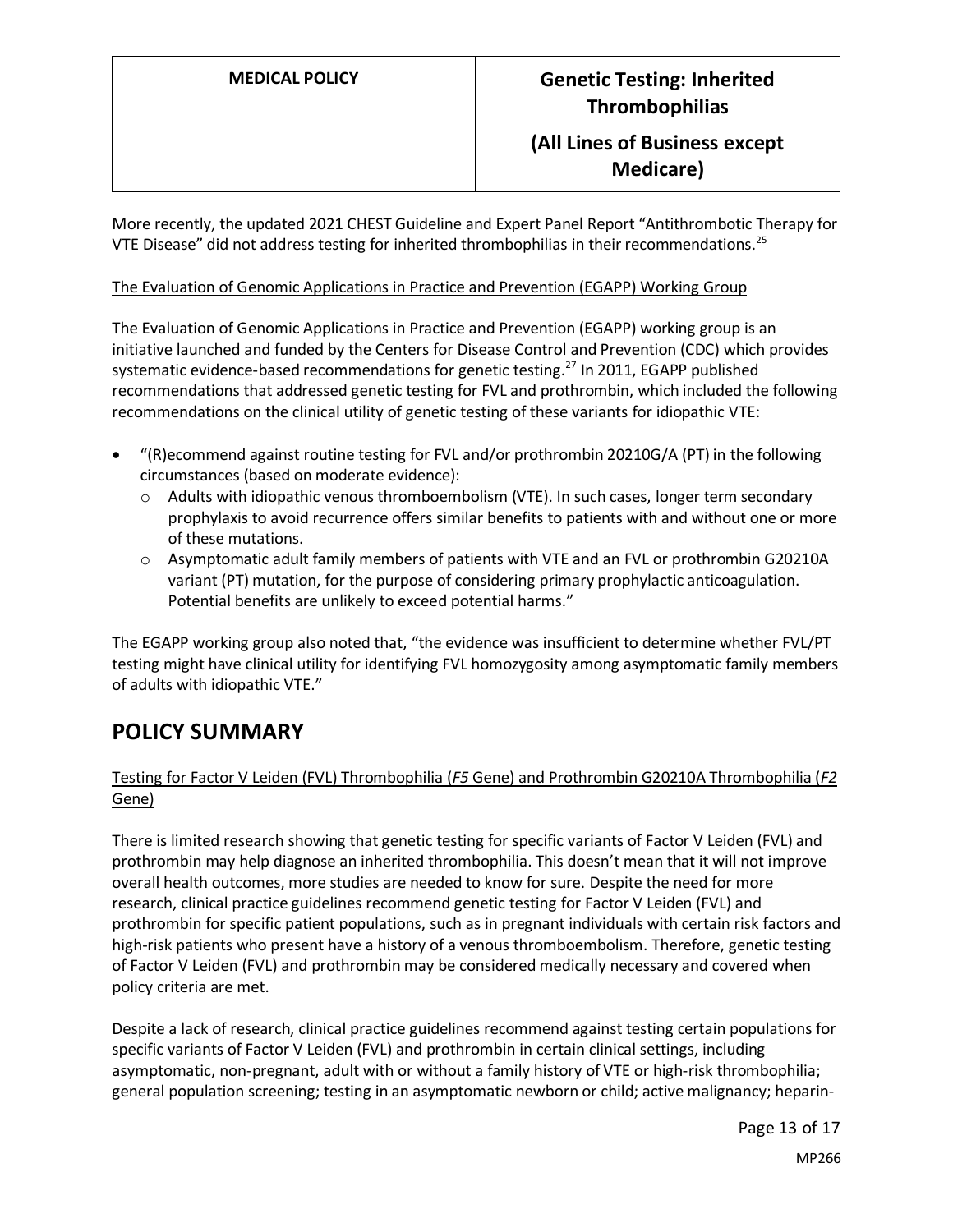**Medicare)**

induced thrombocytopenia with thrombosis; inflammatory bowel disease; retinal vein thrombosis including that in the setting of preeclampsia; and testing due to adverse pregnancy outcomes including but not limited to recurrent fetal loss, placental abruption, fetal growth restriction, or preeclampsia. Therefore, FVL and prothrombin testing for these populations is considered not medically necessary and not covered.

There is not enough research to know if Factor V Leiden (FVL) and prothrombin (PT) gene variant testing improves overall health outcomes for those who are not specifically recommended for testing or those specifically recommended to avoid testing according to clinical practice guidelines. Therefore, genetic testing for FVL and PT variants is considered investigational and not covered when policy criteria are not met.

### Other Genetic Testing for Inherited Thrombophilia

There may be research that suggests other types of genetic testing, such as testing for the *MTHFR* gene for inherited thrombophilias improves health outcomes. However, there is also research that shows that testing for gene variants other than those specified above for *F2* and *F5* does not improve overall health outcomes. More research is needed to know for sure. Clinical practice guidelines based on research do not recommend testing for *MTHFR* other genes besides what is outlined above. Therefore, genetic testing of all other genes to diagnose or screen for inherited thrombophilia is considered investigational and is not covered.

## **INSTRUCTIONS FOR USE**

Company Medical Policies serve as guidance for the administration of plan benefits. Medical policies do not constitute medical advice nor a guarantee of coverage. Company Medical Policies are reviewed annually and are based upon published, peer-reviewed scientific evidence and evidence-based clinical practice guidelines that are available as of the last policy update. The Companies reserve the right to determine the application of Medical Policies and make revisions to Medical Policies at any time. Providers will be given at least 60-days notice of policy changes that are restrictive in nature.

The scope and availability of all plan benefits are determined in accordance with the applicable coverage agreement. Any conflict or variance between the terms of the coverage agreement and Company Medical Policy will be resolved in favor of the coverage agreement.

# **REGULATORY STATUS**

### Mental Health Parity Statement

Coverage decisions are made on the basis of individualized determinations of medical necessity and the experimental or investigational character of the treatment in the individual case. In cases where medical necessity is not established by policy for specific treatment modalities, evidence not previously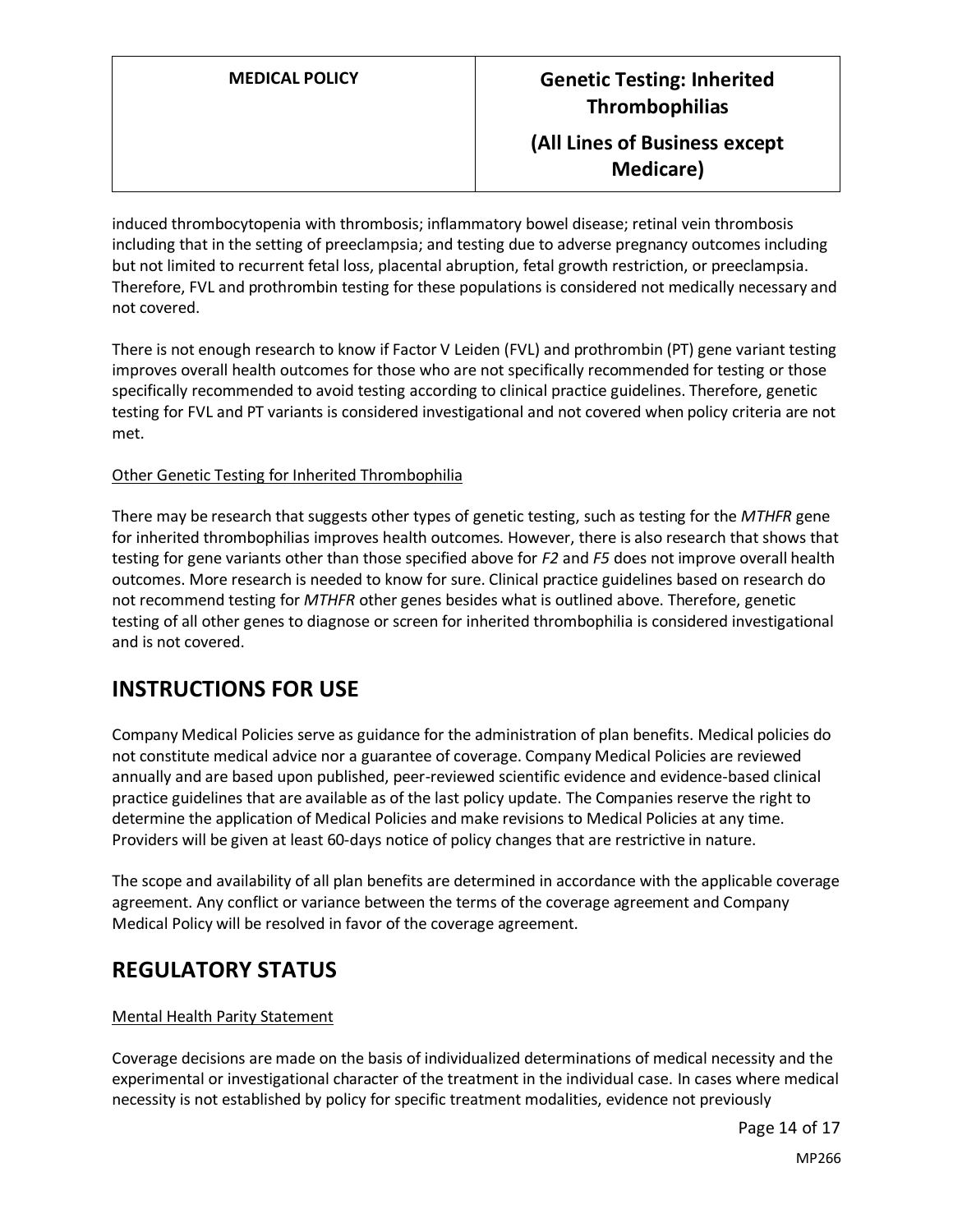### **(All Lines of Business except Medicare)**

considered regarding the efficacy of the modality that is presented shall be given consideration to determine if the policy represents current standards of care.

## **MEDICAL POLICY CROSS REFERENCES**

- Genetic Studies and Counseling
- Genetic Testing: Inherited Thrombophilias (Medicare only)
- Genetic Testing: Reproductive Planning and Prenatal Testing (All Lines of Business Except Medicare)
- Genetic Testing: Reproductive Planning and Prenatal Testing (Medicare Only)

### **REFERENCES**

- 1. GeneReviews. Factor V Leiden Thrombophilia. May 14, 1999; Last Update: January 4, 2018. [https://www.ncbi.nlm.nih.gov/books/NBK1368/.](https://www.ncbi.nlm.nih.gov/books/NBK1368/) Accessed 3/23/2022.
- 2. GeneReviews. Prothrombin-Related Thrombophilia. July 25, 2006; Last Update: Last Update: February 4, 2021. [https://www.ncbi.nlm.nih.gov/books/NBK1148/.](https://www.ncbi.nlm.nih.gov/books/NBK1148/) Accessed 3/23/2022.
- 3. Simone B, De Stefano V, Leoncini E, et al. Risk of venous thromboembolism associated with single and combined effects of Factor V Leiden, Prothrombin 20210A and Methylenetethraydrofolate reductase C677T: a meta-analysis involving over 11,000 cases and 21,000 controls. *European journal of epidemiology.* 2013;28(8):621-647.
- 4. UpToDate. Evaluating adult patients with established venous thromboembolism for acquired and inherited risk factors. Literature review current through: Feb 2022. This topic last updated, Dec 2, 2021. [https://www.uptodate.com/contents/evaluating-adult-patients-with-established](https://www.uptodate.com/contents/evaluating-adult-patients-with-established-venous-thromboembolism-for-acquired-and-inherited-risk-factors)[venous-thromboembolism-for-acquired-and-inherited-risk-factors.](https://www.uptodate.com/contents/evaluating-adult-patients-with-established-venous-thromboembolism-for-acquired-and-inherited-risk-factors) Accessed 3/23/2022.
- 5. Baglin T, Luddington R, Brown K, Baglin C. Incidence of recurrent venous thromboembolism in relation to clinical and thrombophilic risk factors: prospective cohort study. *Lancet (London, England).* 2003;362(9383):523-526.
- 6. Christiansen SC, Cannegieter SC, Koster T, Vandenbroucke JP, Rosendaal FR. Thrombophilia, clinical factors, and recurrent venous thrombotic events. *JAMA.* 2005;293(19):2352-2361. <https://www.ncbi.nlm.nih.gov/pubmed/15900005>
- 7. Coppens M, van Mourik JA, Eckmann CM, Buller HR, Middeldorp S. Current practise of testing for inherited thrombophilia. *Journal of thrombosis and haemostasis : JTH.* 2007;5(9):1979-1981.
- 8. Coppens M, Reijnders JH, Middeldorp S, Doggen CJ, Rosendaal FR. Testing for inherited thrombophilia does not reduce the recurrence of venous thrombosis. *Journal of thrombosis and haemostasis : JTH.* 2008;6(9):1474-1477.
- 9. Hindorff LA, Burke W, Laberge AM, et al. Motivating factors for physician ordering of factor V Leiden genetic tests. *Archives of internal medicine.* 2009;169(1):68-74.
- 10. Grandone E, Villani M, Tiscia GL, et al. Clinical Pregnancies and Live Births in women approaching ART: a follow-up analysis of 157 women after thrombophilia screening. *Thrombosis research.* 2014;133(2):168-172.
- 11. Kudo M, Lee HL, Yang IA, Masel PJ. Utility of thrombophilia testing in patients with venous thrombo-embolism. *Journal of thoracic disease.* 2016;8(12):3697-3703.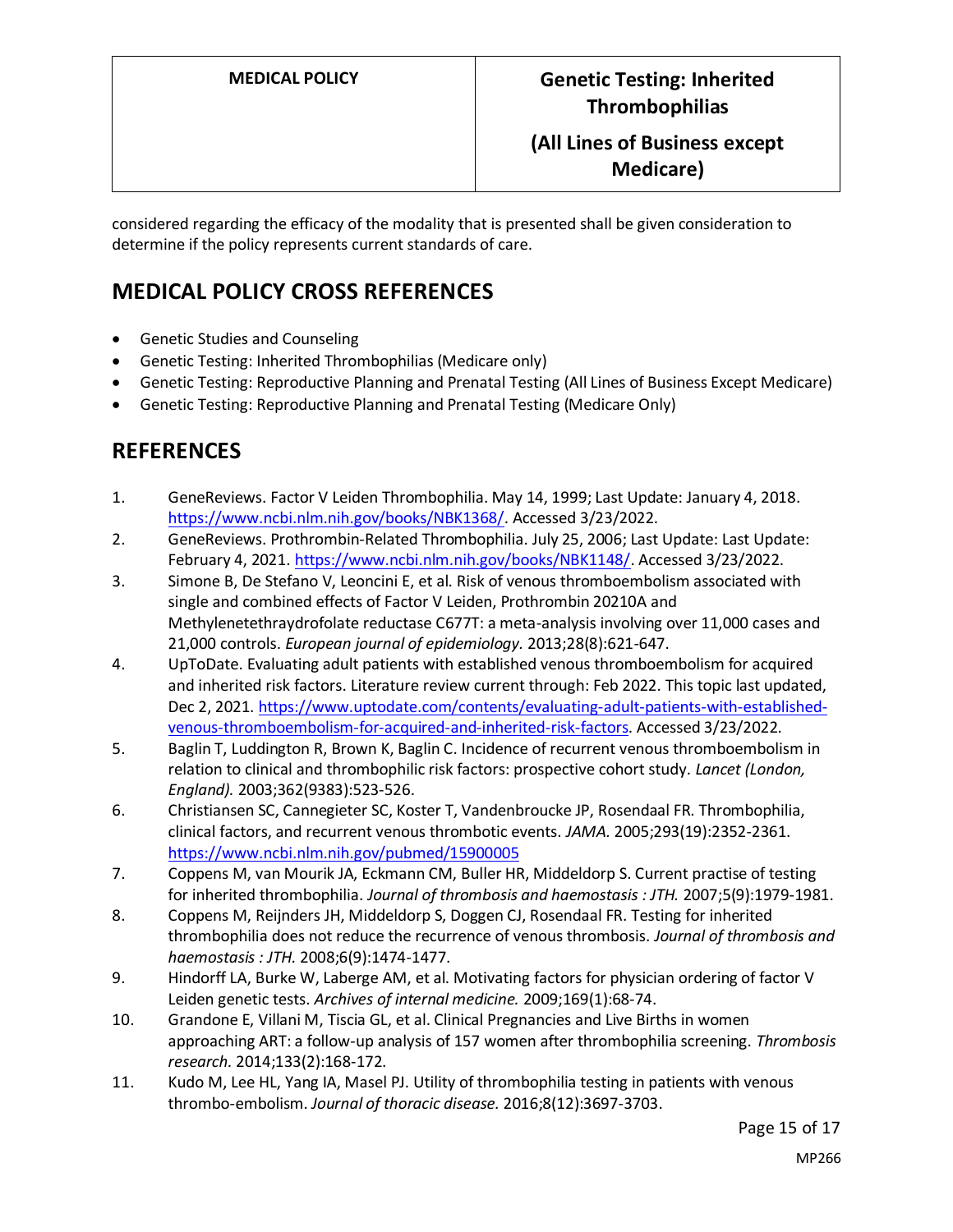### **(All Lines of Business except Medicare)**

- 12. Wu O, Robertson L, Twaddle S, et al. Screening for thrombophilia in high-risk situations: systematic review and cost-effectiveness analysis. The Thrombosis: Risk and Economic Assessment of Thrombophilia Screening (TREATS) study. *Health technology assessment (Winchester, England).* 2006;10(11):1-110.
- 13. Robertson L, Wu O, Langhorne P, et al. Thrombophilia in pregnancy: a systematic review. *British journal of haematology.* 2006;132(2):171-196.
- 14. Biron-Andreani C, Schved JF, Daures JP. Factor V Leiden mutation and pregnancy-related venous thromboembolism: what is the exact risk? Results from a meta-analysis. *Thrombosis and haemostasis.* 2006;96(1):14-18.
- 15. Dizon-Townson D, Miller C, Sibai B, et al. The relationship of the factor V Leiden mutation and pregnancy outcomes for mother and fetus. *Obstetrics and gynecology.* 2005;106(3):517-524.
- 16. Silver RM, Zhao Y, Spong CY, et al. Prothrombin gene G20210A mutation and obstetric complications. *Obstetrics and gynecology.* 2010;115(1):14-20.
- 17. Bradley LA, Palomaki GE, Bienstock J, Varga E, Scott JA. Can Factor V Leiden and prothrombin G20210A testing in women with recurrent pregnancy loss result in improved pregnancy outcomes?: Results from a targeted evidence-based review. *Genetics in medicine : official journal of the American College of Medical Genetics.* 2012;14(1):39-50.
- 18. Tormene D, Grandone E, De Stefano V, et al. Obstetric complications and pregnancy-related venous thromboembolism: the effect of low-molecular-weight heparin on their prevention in carriers of factor V Leiden or prothrombin G20210A mutation. *Thrombosis and haemostasis.*  2012;107(3):477-484.
- 19. Levkova M, Hachmeriyan M, Stoyanova M, Miteva V, Angelova L. Comparison between thrombophilic gene polymorphisms among high risk patients. *Rom J Intern Med.* 2020;58(1):20- 26[. https://www.ncbi.nlm.nih.gov/pubmed/31469659](https://www.ncbi.nlm.nih.gov/pubmed/31469659)
- 20. Hayes. GTE Clinical Utility Report. MTHFR Genetic Testing In Common Clinical Conditions. Aug 17, 2017. Annual Review: May 23, 2021. [https://evidence.hayesinc.com/report/gti.mthfrdeficiency4179.](https://evidence.hayesinc.com/report/gti.mthfrdeficiency4179) Accessed 3/23/2022.
- 21. ACOG Practice Bulletin No. 197: Inherited Thrombophilias in Pregnancy. *Obstetrics and gynecology.* 2018;132(1):e18-e34[. https://www.ncbi.nlm.nih.gov/pubmed/29939939](https://www.ncbi.nlm.nih.gov/pubmed/29939939)
- 22. Hickey SE, Curry CJ, Toriello HV. ACMG Practice Guideline: lack of evidence for MTHFR polymorphism testing. *Genetics in medicine : official journal of the American College of Medical Genetics.* 2013;15(2):153-156[. https://www.ncbi.nlm.nih.gov/pubmed/23288205](https://www.ncbi.nlm.nih.gov/pubmed/23288205)
- 23. Bates SM, Greer IA, Middeldorp S, Veenstra DL, Prabulos AM, Vandvik PO. VTE, thrombophilia, antithrombotic therapy, and pregnancy: Antithrombotic Therapy and Prevention of Thrombosis, 9th ed: American College of Chest Physicians Evidence-Based Clinical Practice Guidelines. *Chest.*  2012;141(2 Suppl):e691S-e736S.
- 24. Kearon C, Akl EA, Comerota AJ, et al. Antithrombotic therapy for VTE disease: Antithrombotic Therapy and Prevention of Thrombosis, 9th ed: American College of Chest Physicians Evidence-Based Clinical Practice Guidelines. *Chest.* 2012;141(2 Suppl):e419S-e496S.
- 25. Stevens SM, Woller SC, Baumann Kreuziger L, et al. Executive Summary: Antithrombotic Therapy for VTE Disease: Second Update of the CHEST Guideline and Expert Panel Report. *Chest.*  2021;160(6):2247-2259[. https://doi.org/10.1016/j.chest.2021.07.056](https://doi.org/10.1016/j.chest.2021.07.056)